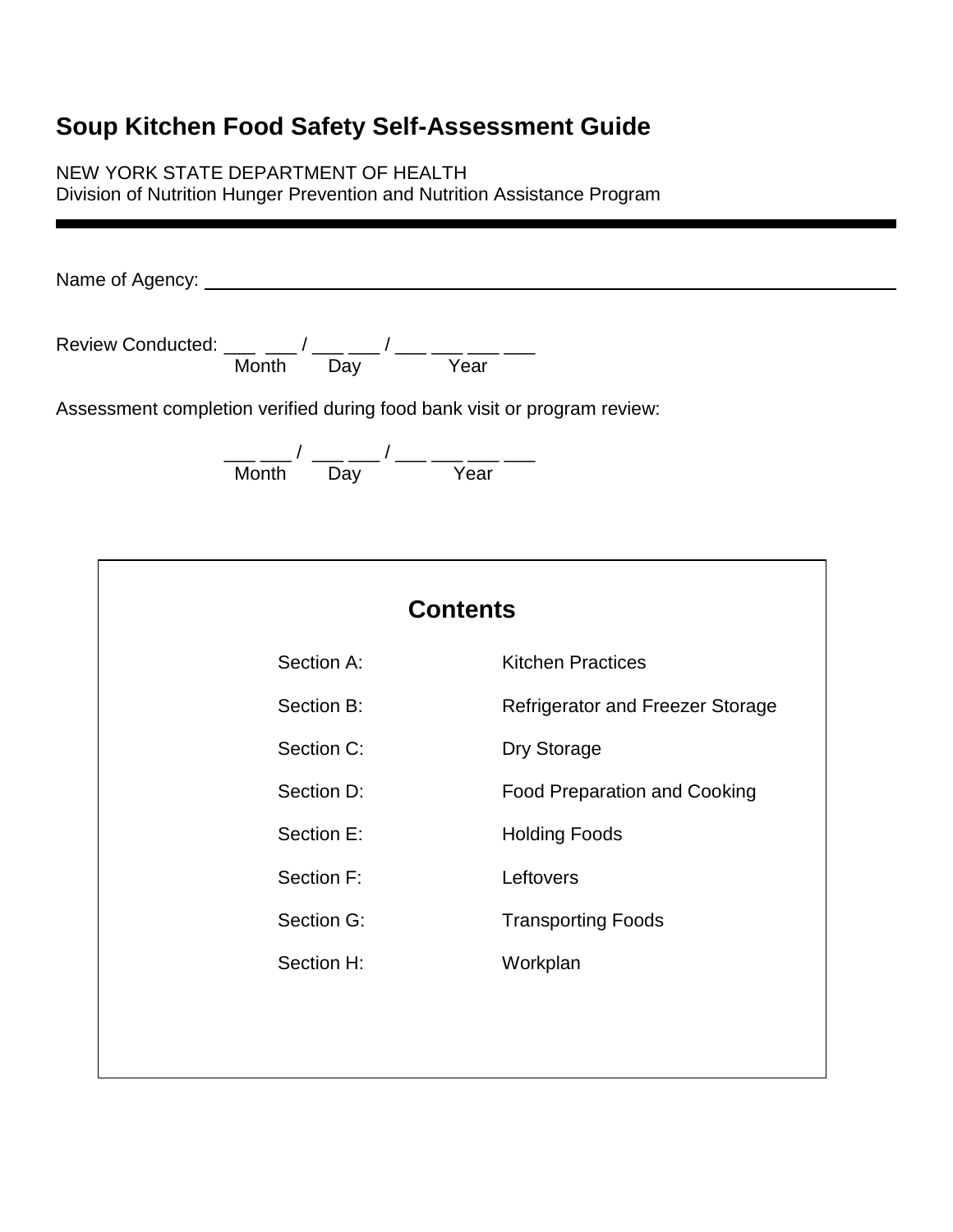# **Section A: Kitchen Practices (Critical)**

| <b>Food Contamination by workers</b> |  |
|--------------------------------------|--|
|--------------------------------------|--|

1. Do soup kitchen workers wash hands, generating lather, as often as needed, to avoid contamination? For example:

|                                                                                                                                                                                                                                            | Yes                    | <b>No</b>   |
|--------------------------------------------------------------------------------------------------------------------------------------------------------------------------------------------------------------------------------------------|------------------------|-------------|
| • At the start of the workday?                                                                                                                                                                                                             |                        |             |
| • After using the bathroom?                                                                                                                                                                                                                | Yes <sup>1</sup>       | No          |
| • After smoking?                                                                                                                                                                                                                           | $\mathbin{\sqcup}$ Yes | $\sqcup$ No |
| • After touching the face, nose or hair?                                                                                                                                                                                                   | $\Box$ Yes $\Box$ No   |             |
| • In between handling raw and cooked food?                                                                                                                                                                                                 | $\Box$ Yes $\Box$ No   |             |
| 2. Are soup kitchen workers sent home or assigned to non-food contact jobs if<br>they have illnesses, which are transmittable through foods (ex: diarrhea,<br>stomach flu, jaundice, acute respiratory infections, vomiting, colds, etc.)? | Yes   No               |             |
| 3. Are soup kitchen workers sent home or assigned to non-food contact jobs if<br>they have infected burns, cuts or boils?                                                                                                                  | Yes <sup>1</sup>       | <b>No</b>   |
| 4. Are plastic gloves worn when touching or preparing ready-to-eat foods?<br><b>Equipment and utensils</b>                                                                                                                                 | Yes                    | No          |
| *1. Is food preparation equipment (ex: storage pots, slicers, mixers, cutting boards,<br>knives, etc.) cleaned, rinsed and sanitized after each use to prevent contamination?                                                              | Yes                    | <b>No</b>   |
| 2. Are utensils (ex: serving spoons, forks, tongs, etc.) used when<br>handling or serving food?                                                                                                                                            | $Yes \mid$             | <b>No</b>   |
| 3. If food is tasted, is a clean spoon used once for each taste?<br><b>Bathrooms</b>                                                                                                                                                       | $Yes \bigsqcup No$     |             |
| 1. Are the bathrooms adequate? For example:<br>• Are the toilets functioning?                                                                                                                                                              | Yes                    | No          |
| • Is there hot and cold running water for handwashing?                                                                                                                                                                                     | Yes                    | No          |
| • Is soap provided?                                                                                                                                                                                                                        | Yes                    | No          |
| • Are single-use disposable paper hand towels provided?                                                                                                                                                                                    | Yes <sub>1</sub>       | <b>No</b>   |
|                                                                                                                                                                                                                                            |                        |             |

 *Note: It can lead to a very serious problem if any equipment is first used with raw foods and then with cooked foods without a thorough cleaning between uses.*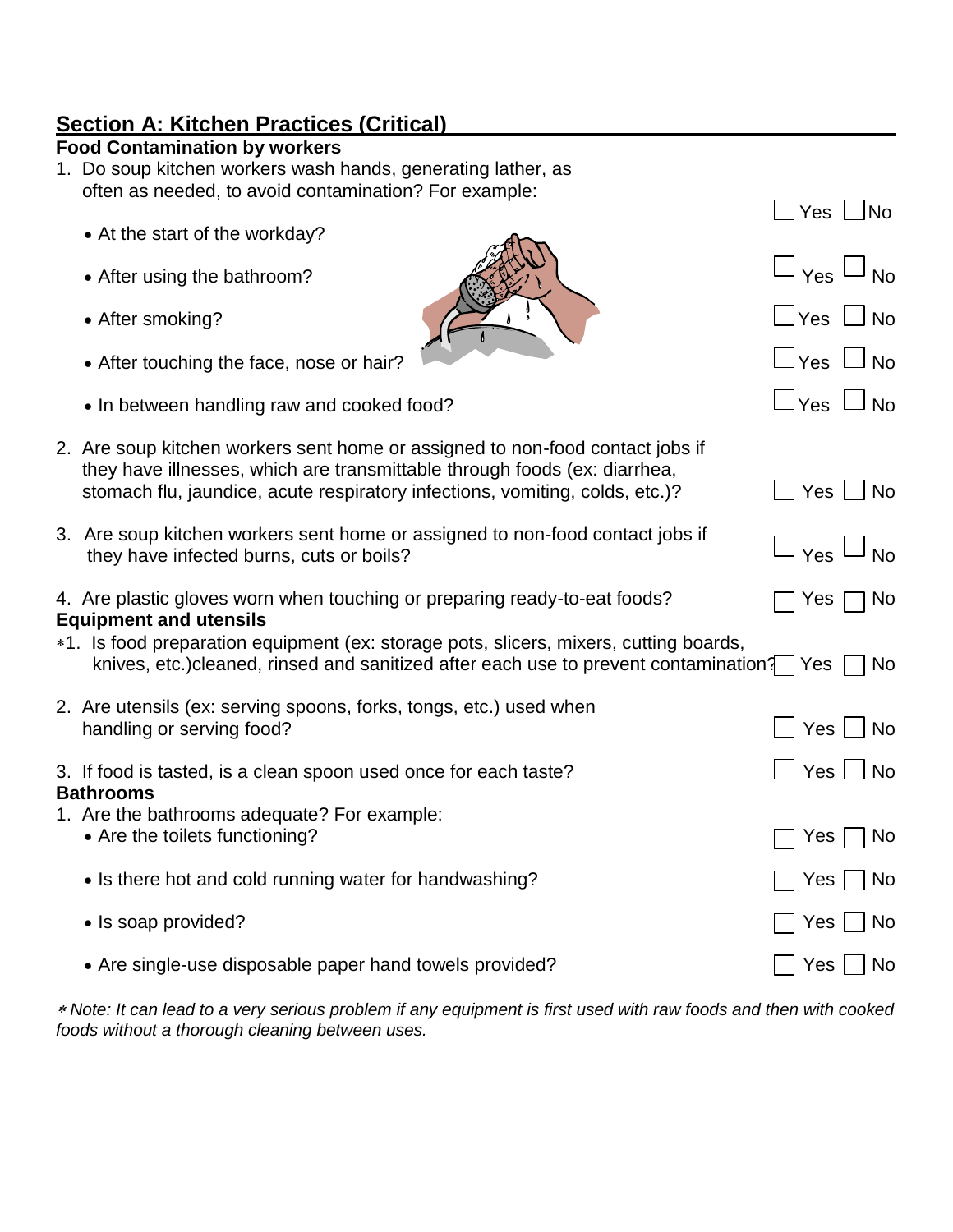# **Section A: Kitchen Practices (General)**

| <b>Hygiene and activity of Food Workers</b><br>1. Are soup kitchen workers wearing clean aprons or outer clothing and hair covered? I Yes Ino                                                                                            |                                              |            |
|------------------------------------------------------------------------------------------------------------------------------------------------------------------------------------------------------------------------------------------|----------------------------------------------|------------|
| 2. Do soup kitchen workers remove rings, dangling bracelets wristwatches etc.<br>while preparing or handling food?                                                                                                                       | $\Box$ $_{\rm Yes}$ $\Box$ $_{\rm No}$       |            |
| 3. Is smoking prohibited in the food preparation or serving areas?                                                                                                                                                                       | Yes                                          | $\Box$ No  |
| 4. Does someone taste the food before it is served?                                                                                                                                                                                      | Yes $\Box$ No                                |            |
| 5. Are there adequate handwashing facilities in the food handling area, for example:<br>• Hot and cold running water?                                                                                                                    | <sup>∣</sup> Yes □ No                        |            |
| $\bullet$ Soap?                                                                                                                                                                                                                          | $\Box$ Yes $\Box$ No                         |            |
| • Single-use paper hand towels?<br><b>Cleaning and Washing Equipment and Food Areas</b><br>1. Are the food preparation and serving areas generally clean?                                                                                | $\Box$ Yes $\Box$ No<br>$\Box$ Yes $\Box$ No |            |
| 2. Are eating and drinking utensils cleaned, sanitized and stored in<br>a way that will protect them from contamination when not in use?                                                                                                 | $\mid$ Yes $\sqcup$ No                       |            |
| 3. For those kitchens with several seatings during meal service, are<br>the tables wiped off between seatings with a sanitizing solution?                                                                                                | Yes     No                                   |            |
| 4. Are the floors in the food preparation and serving areas clean and dry?<br><b>Maintenance of the Facility</b><br>1. There are no signs of insects or rodents in the food preparation,<br>serving or dining areas of the soup kitchen? | $\sqcup$ Yes $\sqcup$ No                     | Yes     No |
| 2. Are animals prohibited in the soup kitchen?                                                                                                                                                                                           | $\sqcup$ Yes $\sqcup$ No                     |            |
| 3. Is trash stored away from the food preparation, serving and<br>dining areas of the soup kitchen?                                                                                                                                      | Yes                                          | No         |
| 4. Is there a cleaning/maintenance schedule that clearly lists:                                                                                                                                                                          |                                              |            |
| • What should be cleaned?                                                                                                                                                                                                                | Yes                                          | <b>No</b>  |
| • Recommended procedures for cleaning?                                                                                                                                                                                                   | Yes                                          | <b>No</b>  |
| • How often equipment should be cleaned?                                                                                                                                                                                                 | Yes                                          | <b>No</b>  |
| • Is there a person who verifies these procedures were completed                                                                                                                                                                         | Yes                                          | <b>No</b>  |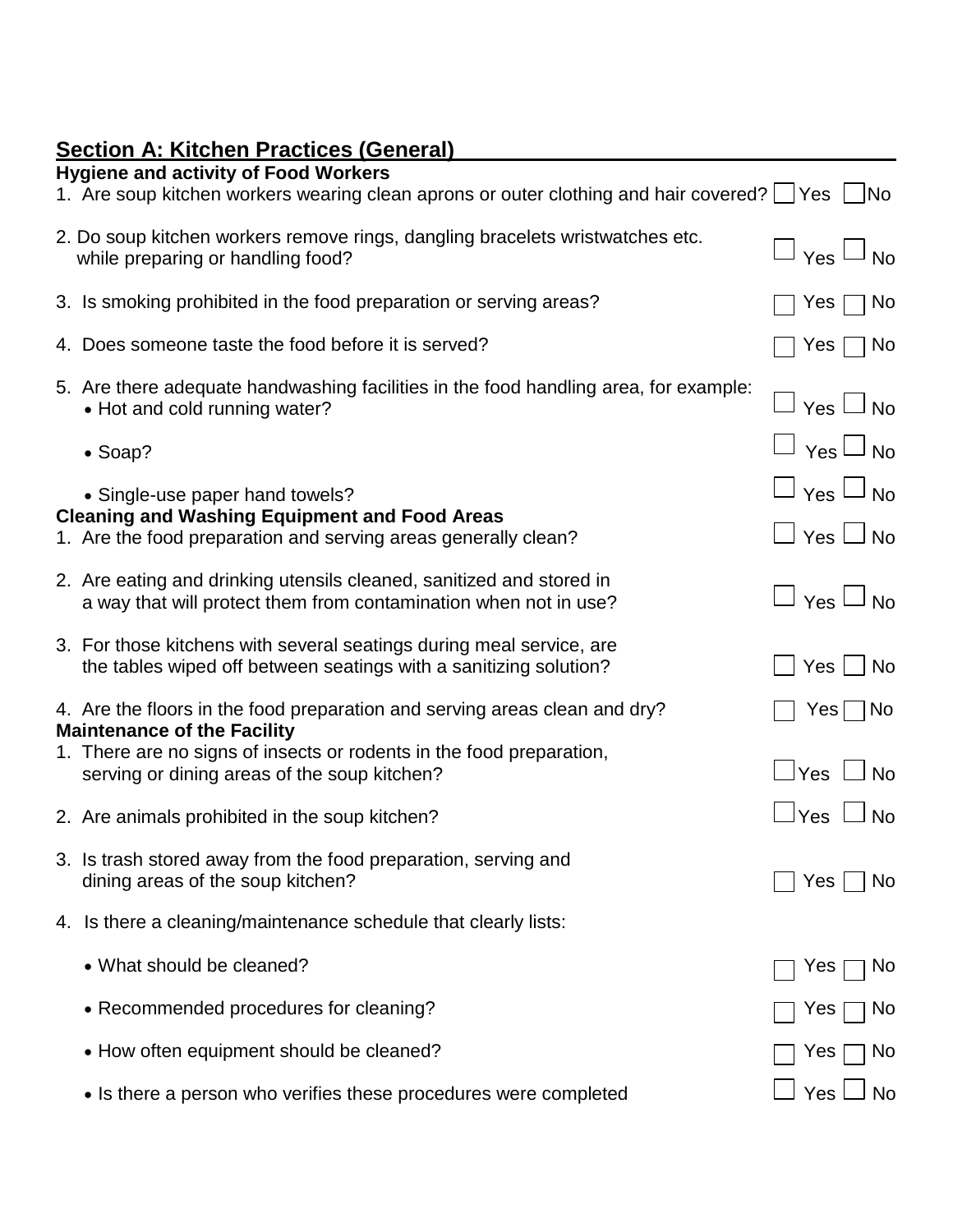| <b>Section B: Refrigerator and Freezer Storage (Critical)</b>                                                                                                                                                                                                                                                                                                                       |                            |                  |
|-------------------------------------------------------------------------------------------------------------------------------------------------------------------------------------------------------------------------------------------------------------------------------------------------------------------------------------------------------------------------------------|----------------------------|------------------|
| <b>Temperature</b><br>1. Is there a thermometer in each refrigerator and freezer, being used?                                                                                                                                                                                                                                                                                       |                            | Yes<br>NΟ        |
| * If you answered no, please buy or request a thermometer so you can be sure your<br>refrigerator/freezer is holding foods at a safe temperature                                                                                                                                                                                                                                    |                            |                  |
| 2. For each refrigerator and freezer, check and record the temperature now:                                                                                                                                                                                                                                                                                                         |                            |                  |
| <b>Refrigerator Temperature</b>                                                                                                                                                                                                                                                                                                                                                     | <b>Freezer Temperature</b> |                  |
| * Is the refrigerator temperature below 41°F? Is the freezer temperature 0°F or below?<br>If yes, good! If no, throw out the food and contact a repair person.<br>Thermometers should be checked at the beginning and end of every day the soup kitchen is<br>open. The refrigerator temperature should stay at or below 41 °F and the freezer temperature                          |                            |                  |
| should stay at or below $0^{\circ}F$ . The thermometer should be accurate within 2 $^{\circ}F$                                                                                                                                                                                                                                                                                      |                            |                  |
| 3. Are all potentially hazardous foods kept under refrigeration at 41°F?                                                                                                                                                                                                                                                                                                            |                            | $Yes \sqcup No$  |
| ** Potentially hazardous foods are extra-sensitive to contamination and need special care when being<br>stored and handled. Germs will more easily grow and multiply in them than in other foods. These<br>foods include:<br>Raw or cooked meats, poultry, fish<br>$\bullet$<br>Eggs and egg mixtures cooked or raw<br>$\bullet$<br>Fresh milk and milk products cooked or uncooked |                            |                  |
|                                                                                                                                                                                                                                                                                                                                                                                     | Keep at or below 41 °F     |                  |
| <b>Bacteria and food spoilage</b><br>1. Are there any odors in the refrigerators or freezers (which might be<br>a sign of spoiled food or food not covered tightly enough)?<br>If yes, have refrigerator cleaned/sanitized as soon as possible                                                                                                                                      |                            | Yes<br>ΝO        |
| 2. Are raw foods (ex: thawing chicken) stored below ready-to-eat foods so<br>that juices and drippings will not accidentally fall into the other foods?                                                                                                                                                                                                                             |                            | Yes<br><b>No</b> |

*\*\*Note: To be on the safe side, handle all foods with special care!*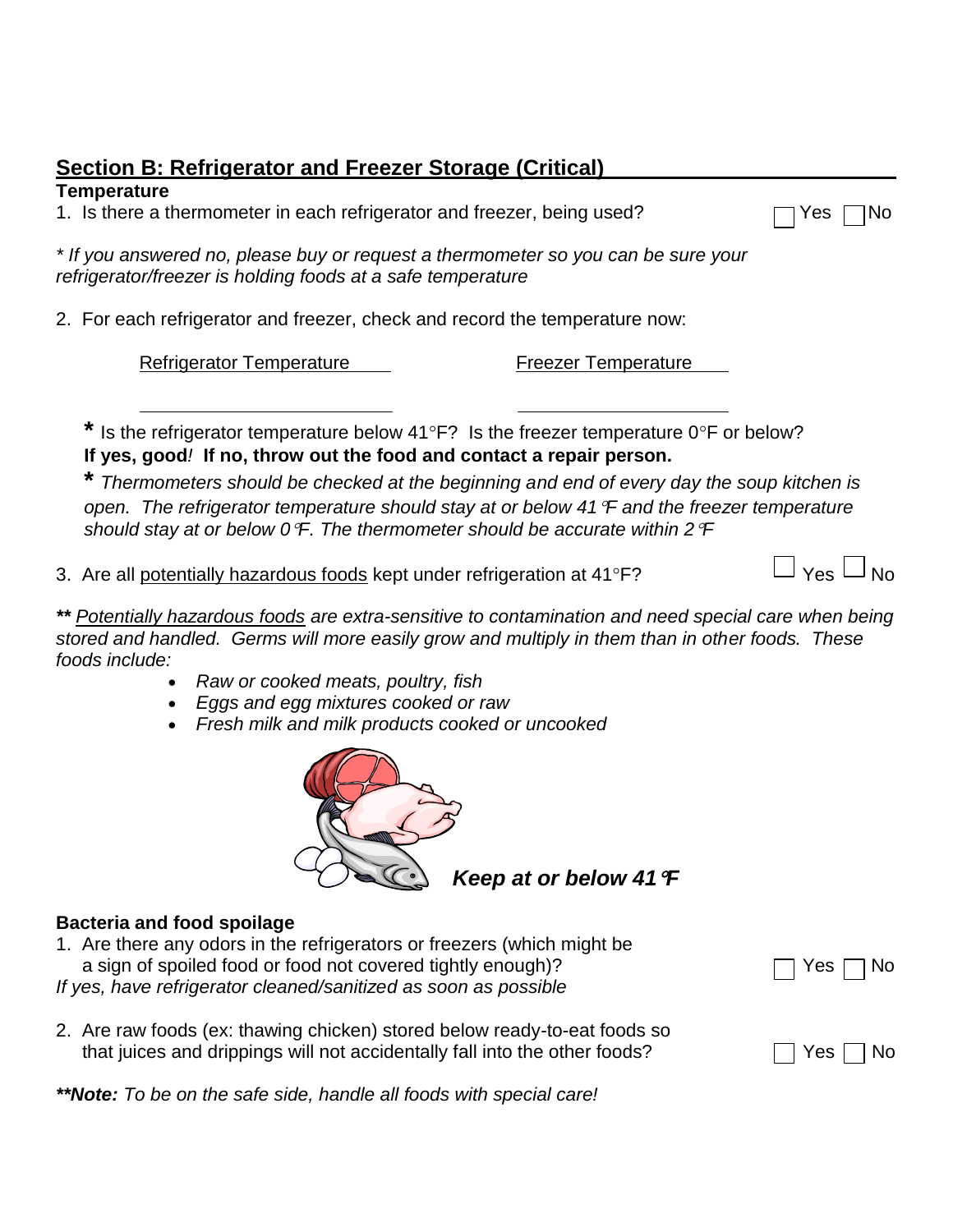| <b>Section B: Refrigerator and Freezer Storage (General)</b>                                                                                                                                                                                                                                     |                                                                         |
|--------------------------------------------------------------------------------------------------------------------------------------------------------------------------------------------------------------------------------------------------------------------------------------------------|-------------------------------------------------------------------------|
| <b>Cleanliness</b><br>1. Do refrigerators and freezers look clean? For example:<br>• Are they free of mold, debris, food husks, etc?                                                                                                                                                             | Yes<br><b>No</b>                                                        |
| • Is the shelving and walls clean?                                                                                                                                                                                                                                                               | <b>No</b><br>Yes                                                        |
| • Is the area free of spills?                                                                                                                                                                                                                                                                    | l No<br>Yes                                                             |
| • Are there any other problems? If yes, describe the problem:                                                                                                                                                                                                                                    |                                                                         |
| <b>Air Circulation</b><br>1. Is there enough space in refrigerators and freezers so that air circulates<br>around stored food? For example:<br>• Food stays on shelves when the door is opened (does not tumble out)?                                                                            | No<br>Yes                                                               |
| • Shelving is free of linings that block air circulation (ex: paper towel)?                                                                                                                                                                                                                      | Yes<br><b>No</b>                                                        |
| • If the unit has a fan, is it working?                                                                                                                                                                                                                                                          | No<br>Yes                                                               |
| • Are the doors sealed tight                                                                                                                                                                                                                                                                     | No<br>Yes                                                               |
| • Are there any other problems? If yes, describe the problem:                                                                                                                                                                                                                                    |                                                                         |
| 2. Are open door periods kept to a minimum so that the:                                                                                                                                                                                                                                          |                                                                         |
| • Temperature in the refrigerator stays at or below $41^{\circ}F$ ?                                                                                                                                                                                                                              | Yes<br><b>No</b>                                                        |
| • Temperature in the freezer stays at or below $0^{\circ}F$ ?                                                                                                                                                                                                                                    | No<br>Yes<br>*Keep door closed so cold<br>air stays inside refrigerator |
| <b>Food Storage</b><br>1. Are foods in refrigerators and/or freezers stored on the floor and/or stacked<br>from the floor to the ceiling?                                                                                                                                                        | Yes<br>N <sub>o</sub>                                                   |
| 2. How are foods stored in refrigerators and/or freezers? For example:<br>• In their original containers?<br>• Wrapped in moisture-proof materials (ex: wax-coated paper, plastic)?<br>• Stored in clean, sanitized, tightly covered containers?<br>• Other methods of storing perishable foods? | Yes<br>No.<br>Yes<br>No<br>Yes<br><b>No</b>                             |
| 3. Are the containers or wrapping materials holding stored foods labeled and dated                                                                                                                                                                                                               |                                                                         |

so the contents and storage date can be seen?  $\Box$  Yes  $\Box$  No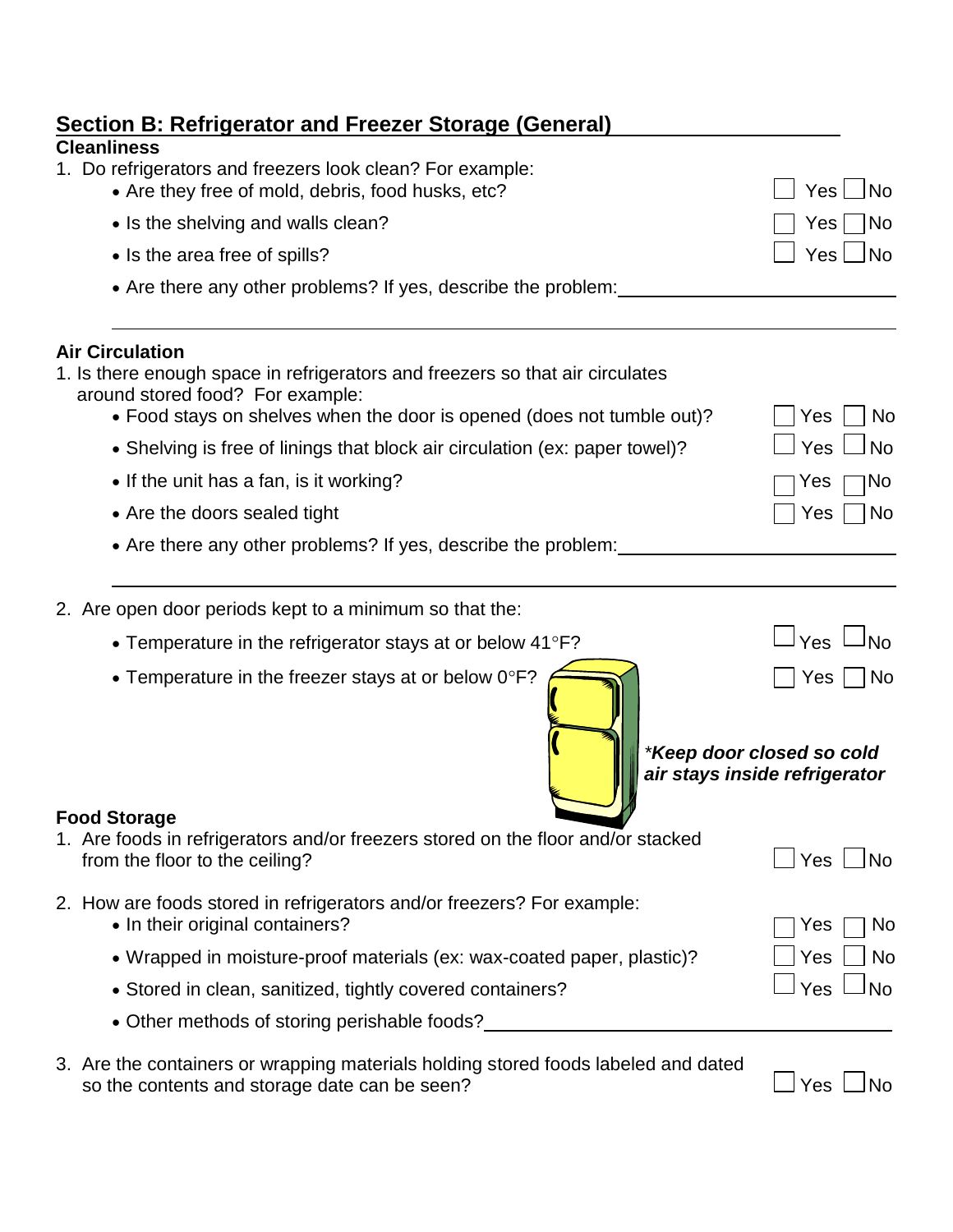#### **Section C: Dry Storage (Critical)**

- 1. Take a look at all the canned items in the storage area. Record your findings and throw out any: Found Date Discarded
	- Cans that bulge, swell, leak or have open seams  $\Box$  Yes  $\Box$  No  $\Box$  / $\Box$  / $\Box$
	- Cans with rust that cannot be wiped off and/or cans with very sharp dents  $\Box$  Yes  $\Box$  No  $\Box$  / $\Box$   $\Box$
	- Cans with dents on their seams and/or rims, or cans holding foods that are foul-smelling or foamy  $\Box$  Yes  $\Box$  Yes  $\Box$  No  $\Box$  / $\Box$  / $\Box$
	- Cans, jars or bottles with popped-up safety seals or loosened lids  $\Box$  Yes  $\Box$  No  $\Box$  /



- 
- 2. Do you have a policy against accepting home-canned goods?  $\Box$  Yes  $\Box$  No

#### *\*\*Note: Throw out any food that is home canned or appears to be home canned.*

3. Take a look at all the packaged items. Note which items have a single layer of packaging and those which have two layers of packaging (inner bag/outer box).

Single layer of packaging: Discard any with breaks, tears or other Openings, if you can see contamination (ex: stains, off-odors), or Operings, if you can see contamination (ex. statio, on ouvro), or  $\Box$   $\gamma$ es  $\Box$  No  $\Box/$  $\Box$  $\Box$  $\Box$  $\Box$  $\Box$  $\Box$ 

Double layer of packaging: Discard if the inner packaging has any Break, tear, other opening, shows sign of contamination or if Diedik, tear, ether opening, effects eight of containments of  $\Box$  Yes  $\Box$  Yes  $\Box$  No  $\Box$  / $\Box$   $\bot$   $\bot$   $\bot$ 

#### *\*Note: If any of these packaging problems exist, discard the entire package.*

- 4. Are all toxic materials (ex: cleaners, degreasers, dish detergent):
	- Stored away from food?  $\Box$  Yes No
	- Clearly labeled?  $\Box$  Yes  $\Box$  No
	- Stored only in original containers?  $\Box$  Yes  $\Box$  No
	- $\bullet$  Used properly?  $\Box$  Yes  $\Box$  No



Found Date Discarded





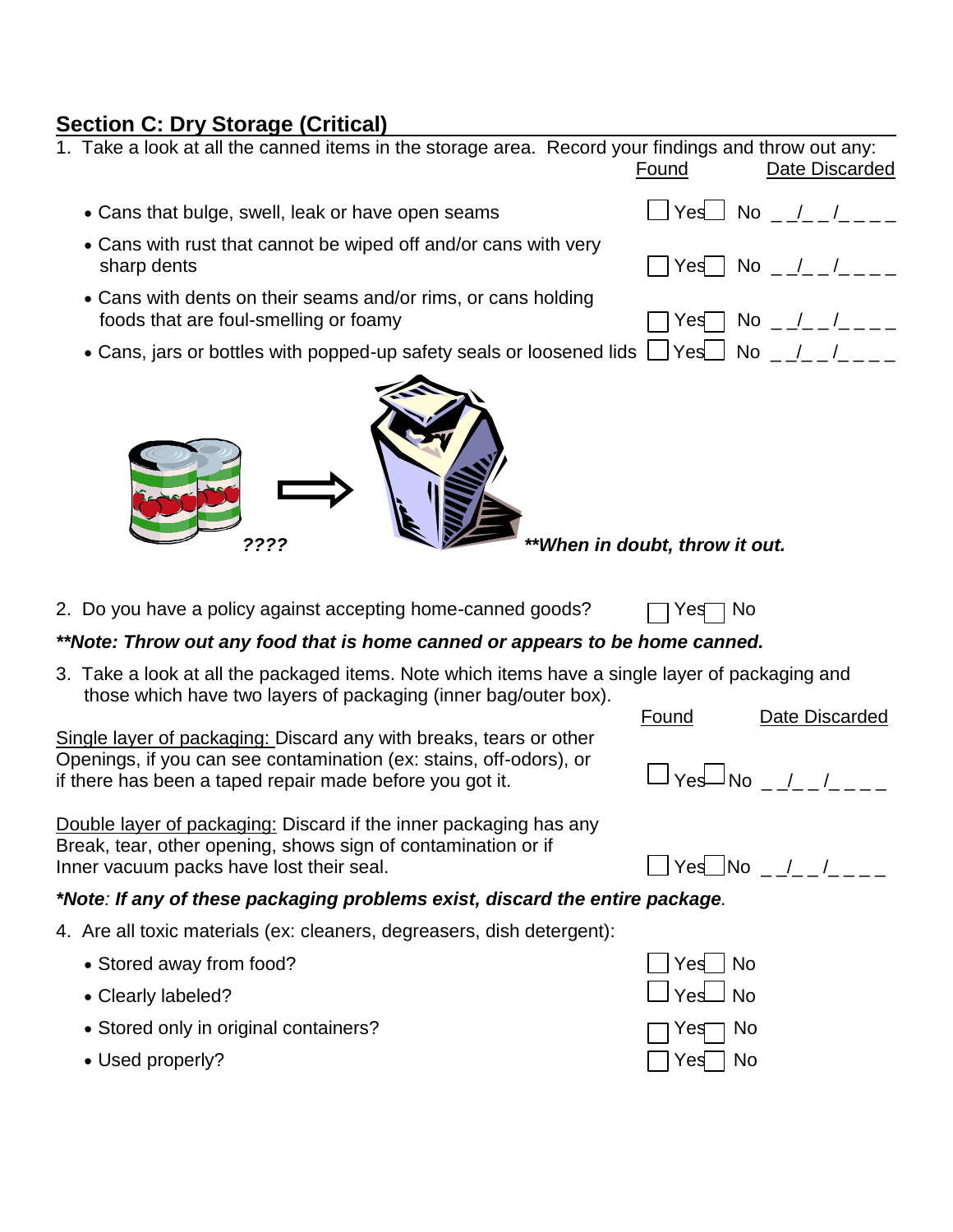# **Section C: Dry Storage (General)**

| <u>section of Dry Otorage (Ocher</u>                                                                                                                                                                                              |                  |
|-----------------------------------------------------------------------------------------------------------------------------------------------------------------------------------------------------------------------------------|------------------|
| <b>Insect/Rodent Control</b>                                                                                                                                                                                                      | No<br>Yes        |
| 1. Does an exterminator come to your kitchen on a regular basis?<br>If yes, how often?                                                                                                                                            |                  |
| 2. Are actions taken if there are any signs of insects or rodents?<br>(ex: insect webbing, tracks, gnawing marks, rodent droppings)                                                                                               | <b>No</b><br>Yes |
| 2. Are conditions that are likely to harbor pests corrected when discovered<br>(ex: holes in floors, walls, ceiling, screens installed during fly season, etc.)?                                                                  | No<br>Yes        |
| 4. Are canned goods removed from cartons to shelving as much as possible<br>to prevent insect or rodent nesting?                                                                                                                  |                  |
| <b>Stock</b>                                                                                                                                                                                                                      |                  |
| 1. Do you use a first in, first out system of storage so that older stock is distributed<br>before newer stock?                                                                                                                   | Yes $\Box$ No    |
| 2. Do you use a food inventory sheet or card to keep track of what foods are on<br>hand and/or what is needed?                                                                                                                    | <b>No</b><br>Yes |
| 3. Is everything in your dry storage area labeled and dated so the contents and<br>storage date can be seen?<br>**Note: It is recommended that you date food/cans as they come in and<br>unpack it so you know what to use first. | Yes<br>No        |
| Organization                                                                                                                                                                                                                      |                  |
| 1. Have empty cartons and other trash been removed from the storage area?                                                                                                                                                         | <b>No</b><br>Yes |
| 2. Are single-service items (ex: disposable plates, forks, spoons etc.) covered, so<br>that dust and debris does not settle on them?                                                                                              | <b>No</b><br>Yes |
| 3. Is everything stored on shelves, racks or platforms (no food on floor)?                                                                                                                                                        | Yes<br><b>No</b> |
| 4. Is everything stored away from walls and ceiling (to decrease rodent access<br>and allow air circulation)?                                                                                                                     | Yes<br><b>No</b> |
| 5. Are heavy packages stored on lower shelves so that shelving does not tip over?                                                                                                                                                 | <b>No</b><br>Yes |
| 6. Are bulk foods (ex: sugar, flour, dried beans, etc.) stored:                                                                                                                                                                   |                  |
| • In their original containers?                                                                                                                                                                                                   | Yes<br><b>No</b> |
| • In tightly covered, clean and sanitized containers?                                                                                                                                                                             | Yes<br><b>No</b> |
|                                                                                                                                                                                                                                   |                  |

7. Is the storage room fairly dry and well ventilated?  $\Box$  Yes  $\Box$  No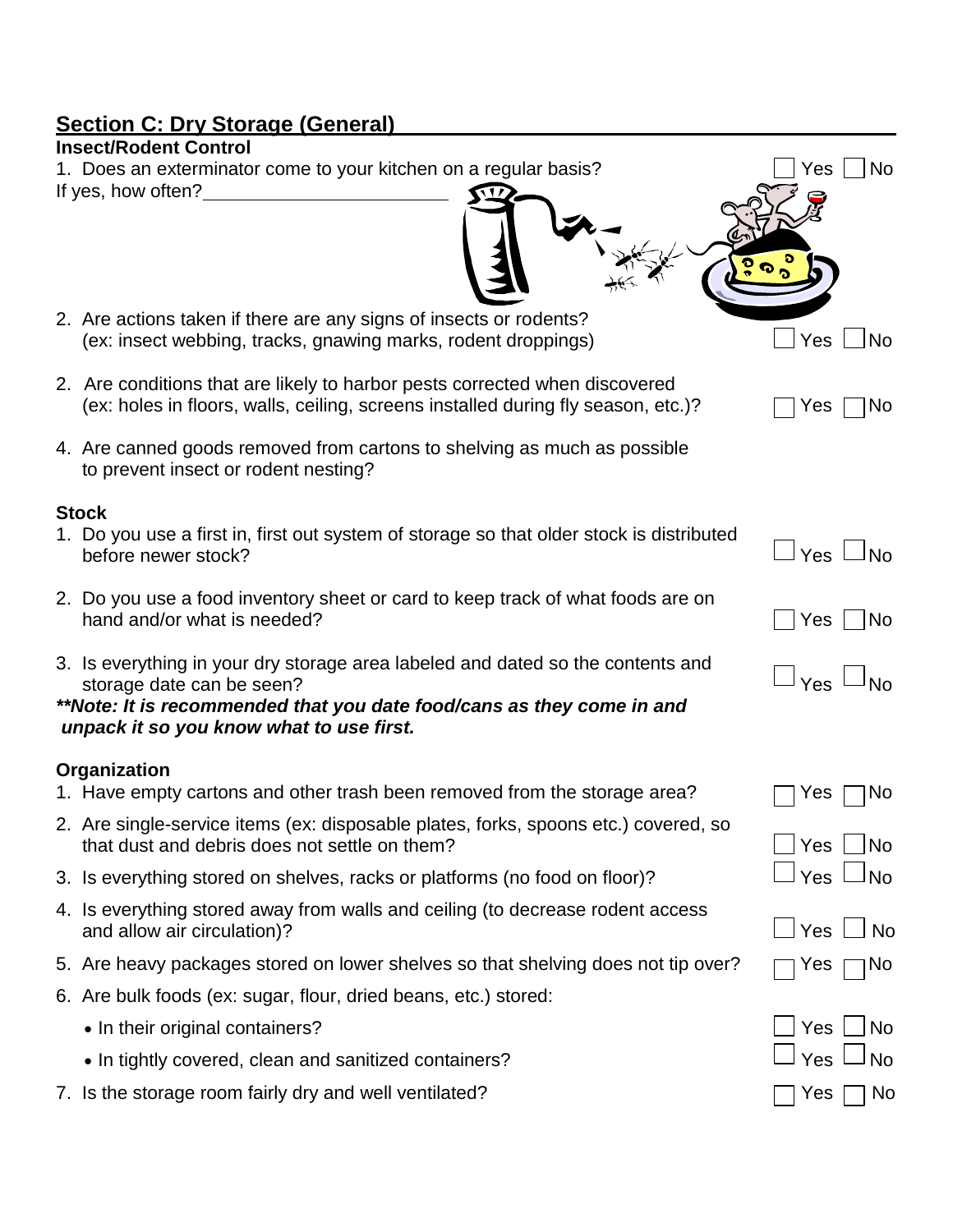### **Section D: Food Preparation and Cooking (Critical)**

| 1. When preparing foods to be cooked, do you limit the time that potentially<br>hazardous foods remain out of the refrigerator to less than two hours (this                                                |                      |
|------------------------------------------------------------------------------------------------------------------------------------------------------------------------------------------------------------|----------------------|
| includes preparation, service and cleanup)?                                                                                                                                                                | ∩No<br>ן Yes ∣       |
| 2. Are food thermometers available and used to help guarantee that foods are<br>cooked to adequate internal temperatures?                                                                                  | $\Box$ Yes $\Box$ No |
| *Note: Product thermometers should have a range of $0^{\circ}$ F to 220° F. If you answered NO please buy<br>or request a probe thermometer so you can be sure all foods are cooked to a safe temperature. |                      |
| 3. Before cooking any food, do you check for signs the food may be spoiled (ex: foul<br>smell, off-color, slimy)?                                                                                          | - INo<br>Yes         |
| 4. Are potentially hazardous foods reheated in steam tables, warmers, crock-pots                                                                                                                           |                      |

- or similar hot-holding units? (If yes, **DO NOT,** this equipment will not get food hot fast enough)  $\Box$  Yes  $\Box$  No
- 5. The chart below lists the adequate internal temperature of each potentially hazardous food. Record the actual internal temperature in the space next to the food cooked.

| Food                                                   | <b>Adequate Internal Temperature</b> | <b>Actual Internal Temperature</b> |
|--------------------------------------------------------|--------------------------------------|------------------------------------|
| <b>Fish</b>                                            | $145^{\circ}$ F                      | $\circ \mathsf{F}$                 |
| Poultry, stuffing, all chicken<br>products, casseroles | $165^{\circ}$ F                      | $\circ \mathsf{F}$                 |
| Pork roasts, pork products,<br>beef steaks             | $145^{\circ}$ F                      | $\circ$ F                          |
| Ground beef, ground pork,<br>sausage                   | $155^{\circ}$ F                      | $\circ \mathsf{F}$                 |
| Eggs                                                   | 145°F                                | $\circ \mathsf{F}$                 |
| Microwave oven                                         | 165°F                                | $\circ \mathsf{F}$                 |

*\*Note: Because microwave ovens tend to cook foods unevenly, make several temperature checks to assure that none of the temperatures are below 165*F.

*\*Note: For meat products, check the temperature at its thickest part.*

6. Over the next couple of days, check the temperature of three of your most frequently served potentially hazardous foods, other than those which you checked above, and record in this chart.

| Food                   | <b>Adequate Internal Temperature</b> | <b>Actual Internal Temperature</b> |
|------------------------|--------------------------------------|------------------------------------|
| Ex: baked macaroni and | 165°F or above                       | 166°F                              |
| cheese                 |                                      |                                    |
|                        | 165°F or above                       | ∘⊏                                 |
|                        | 165°F or above                       | ◦⊏                                 |
|                        | 165°F or above                       | ◦⊏                                 |

*\*\*\*The holding of perishable or potentially hazardous foods between 41F and 140F will increase the possibility of food poisoning. This is the food temperature danger zone in which growth of bacteria may cause illness.*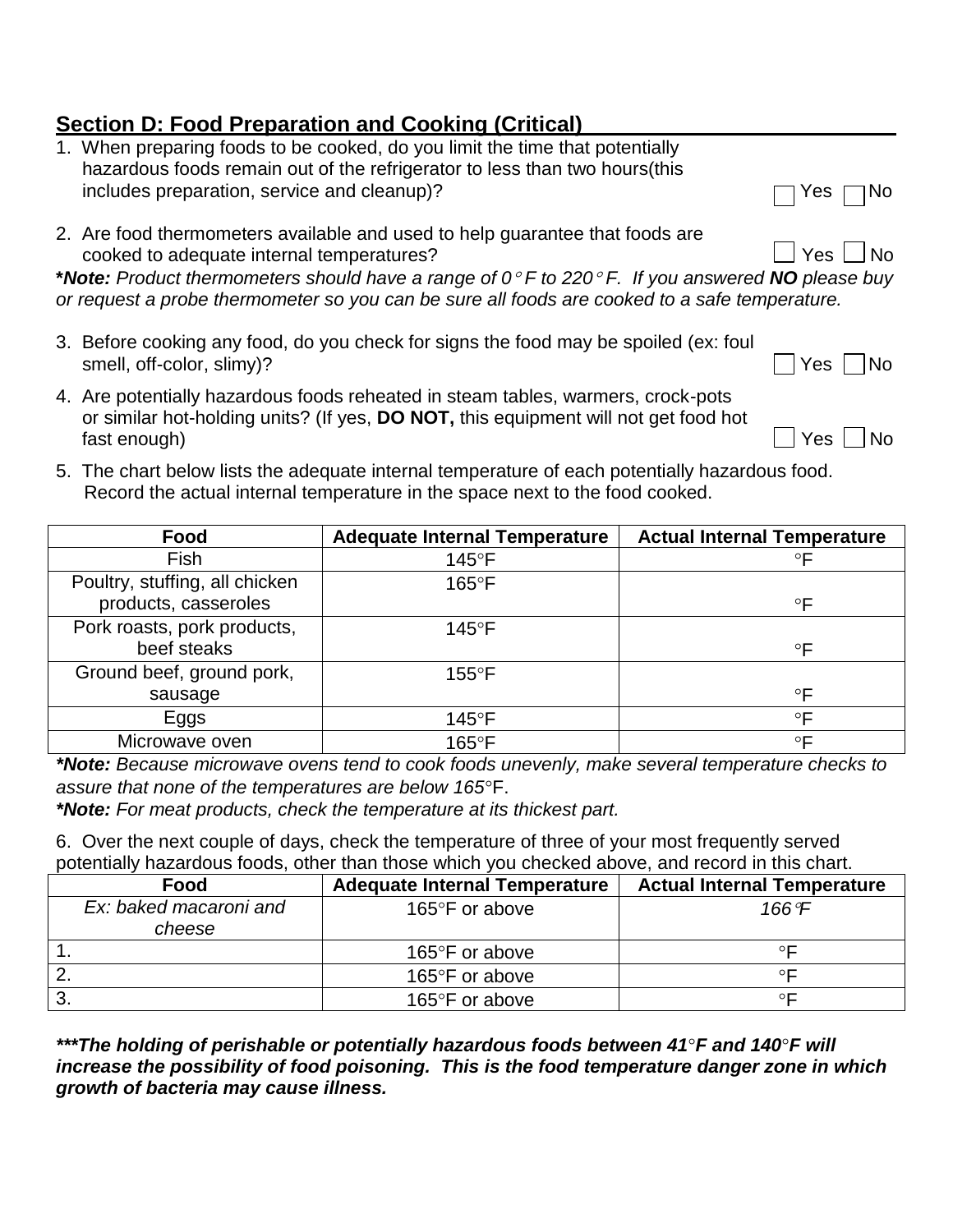# **Section D: Food Preparation and Cooking (General)**

| 1. Are all raw foods thoroughly washed prior to serving/and or cooking?                                                                                                                                  | $\Box$ Yes<br>⊟ No                         |
|----------------------------------------------------------------------------------------------------------------------------------------------------------------------------------------------------------|--------------------------------------------|
| 2. How do you thaw frozen food, for example:                                                                                                                                                             |                                            |
| Recommended:<br>• Under refrigeration at temperatures at or below $41^{\circ}F$ ?                                                                                                                        | Yes<br><b>No</b>                           |
| • Under running water at a temperature of $70^{\circ}$ F or below for no longer than<br>2 hours?<br>• Placed in water-tight plastic bag, covered with cold tap water-changing water<br>every 30 minutes? | Yes I<br>⊟ No<br>$Yes$ $\Box$<br><b>No</b> |
| • In a microwave oven followed immediately by cooking?                                                                                                                                                   | $\Box$ Yes $\Box$ No                       |
| • Does all the food preparation take place on the same day the food is served?                                                                                                                           | ⊺No<br>Yes                                 |
| <b>Not Recommended:</b><br>• Thawing on the counter?                                                                                                                                                     | $\Box$ Yes $\Box$<br>∟ No                  |
| • Any other methods?<br>If yes, please describe:                                                                                                                                                         | <b>No</b><br><b>Yes</b>                    |
|                                                                                                                                                                                                          |                                            |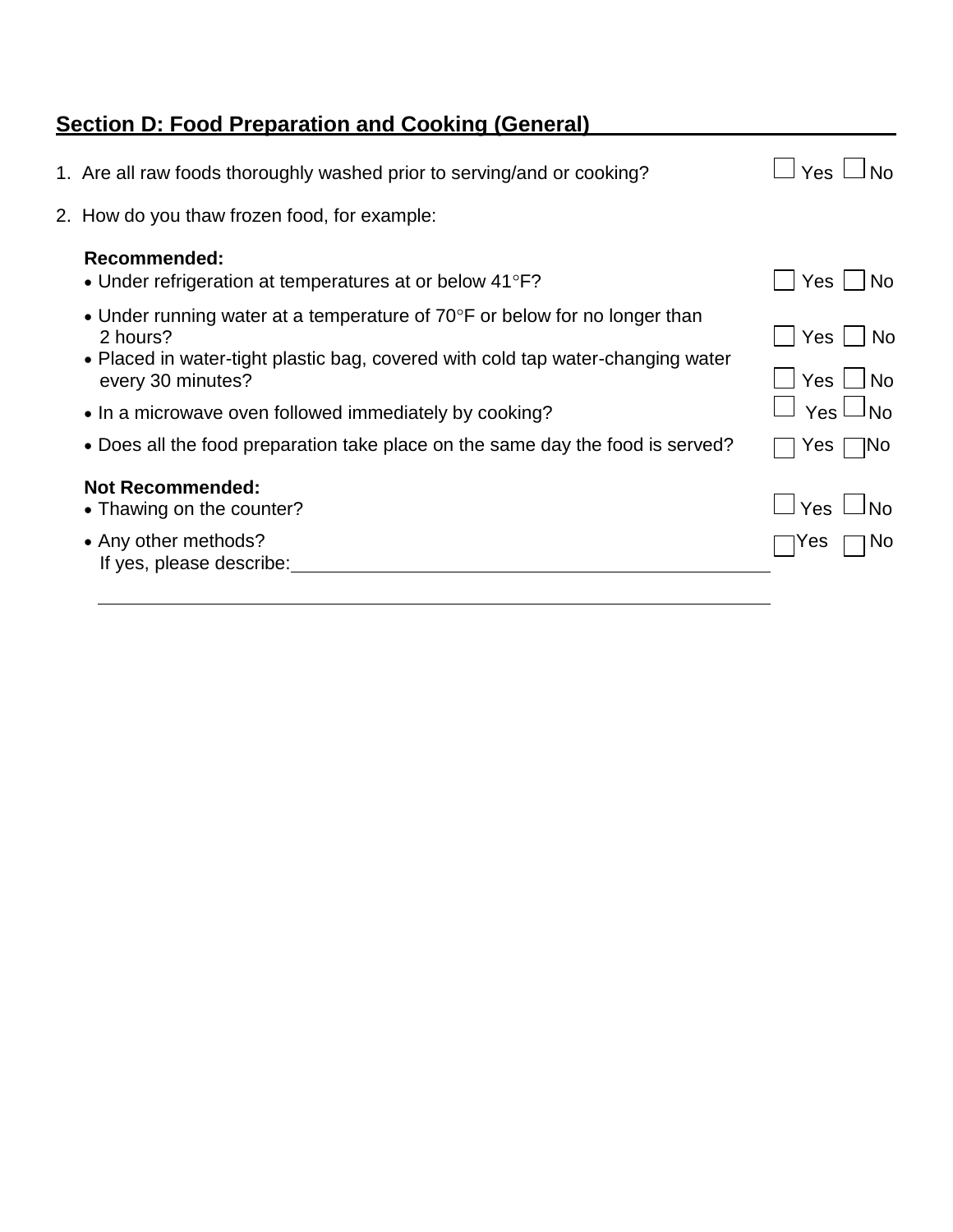### **Section E: Holding Hot Foods Hot (Critical)**

1. For kitchens using hot-holding or warming equipment (ex: warming racks or cabinets, steam tables, chafing dishes) to keep foods hot, please complete the chart below:

| <b>Type of Warming Equipment</b> | Number of Each Type |
|----------------------------------|---------------------|
|                                  |                     |
|                                  |                     |

2. Over the next couple of days, check the temperature of three of your most frequently served hot foods after the food has been in the warming equipment for at least 30 minutes. The food thermometer should be placed in the center of the food.

| <b>Hot Foods</b>   | Adequate Internal Temperature | <b>Actual Internal Temperature</b> |
|--------------------|-------------------------------|------------------------------------|
| Ex: rice and beans | 140 $\degree$ F or above      | 142 $\degree$ F                    |
|                    | 140 $\degree$ F or above      |                                    |
|                    | 140 $\degree$ F or above      |                                    |
|                    | 140°F or above                |                                    |

#### *\*Note: The temperature of the hot food should not fall below 140 F. Check food temperatures at least once an hour.*

- 3. Is there enough warming equipment to keep hot foods held at 140°F or above?  $\Box$  Yes  $\Box$ No
- 4. If your kitchen has no hot-holding or warming equipment, how do you keep foods at  $140^{\circ}$ F or higher?

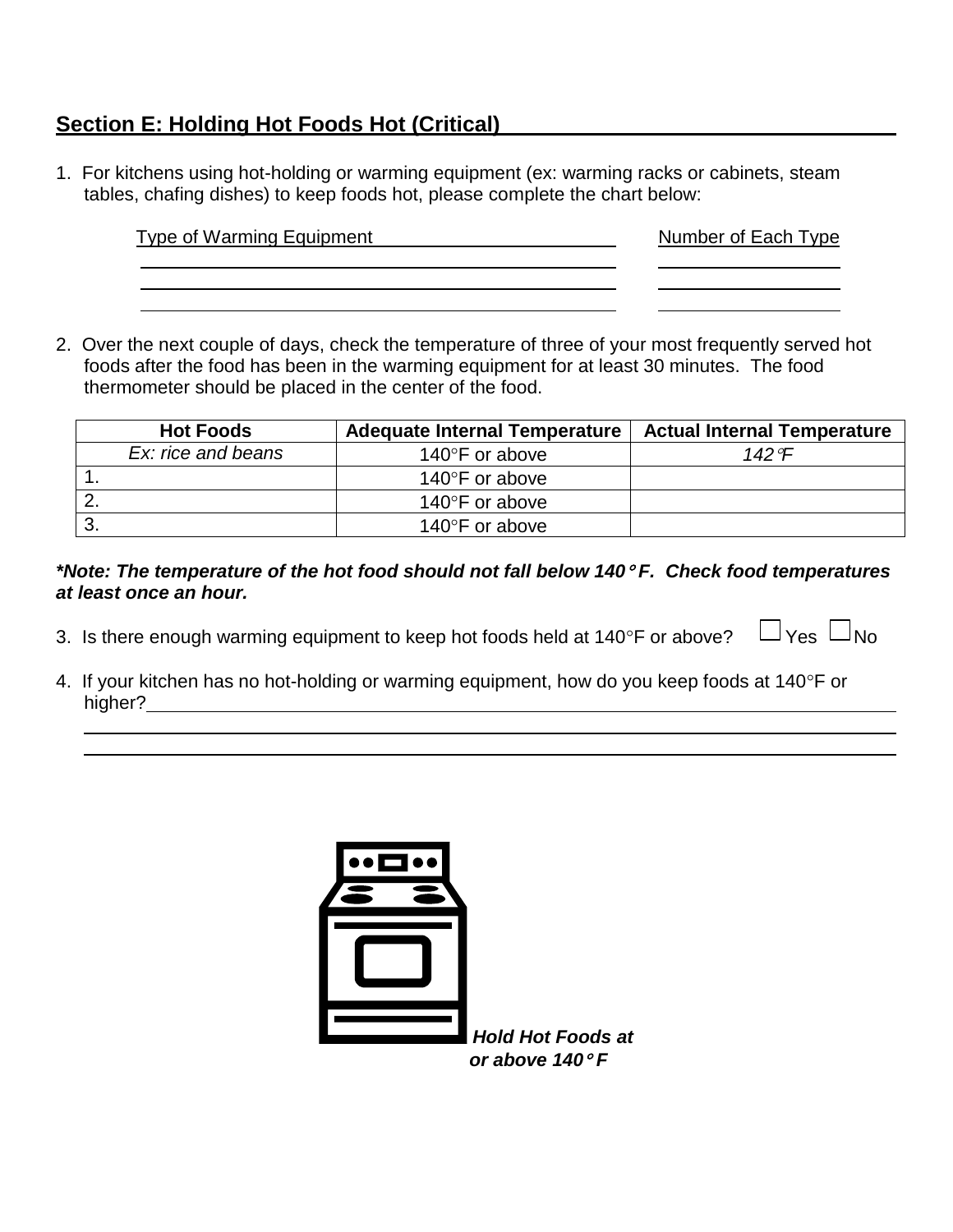### **Section E: Holding Cold Foods Cold (Critical)**

*\*\*\*Remember the holding of perishable or potentially hazardous foods between 41 F and 140 F must., at all times, be kept to a minimum because of the possibility of food poisoning. This is the food temperature danger zone in which the growth of bacteria may cause illness.*

1. Use the chart below to record the temperatures of 3 cold foods on the serving line:

| <b>Cold Foods</b>  | <b>Adequate Temperature</b> | <b>Actual Temperature</b> |
|--------------------|-----------------------------|---------------------------|
| Ex: macaroni salad | 41°F                        | $38^\circ F$              |
|                    | $41^\circ$ F                |                           |
|                    | $41^\circ$ F                |                           |
|                    | $41^\circ$ F                |                           |

*\*Note: Check food temperatures at least once an hour to prevent rise above 41 F.*

| 2. Are potentially hazardous foods such as cold macaroni, egg or potato salads<br>prepared using pre-chilled ingredients? | Yes     No                                     |
|---------------------------------------------------------------------------------------------------------------------------|------------------------------------------------|
| 3. Are cold foods (ex: salads, pudding):<br>• Taken directly from the refrigerator as needed?                             | $\Box$ $_{\text{Yes}}$ $\Box$ No               |
| • Being held at temperatures of 41°F or lower during the entire meal service?                                             | $\overline{\phantom{a}}$ No<br>$ $ $ $ Yes $ $ |
| • Never exposed to room temperature for more than one hour without some<br>means to keep these foods at 41°F              | Yes     No                                     |
| • Other method to keep foods 41°F or lower:                                                                               |                                                |
|                                                                                                                           |                                                |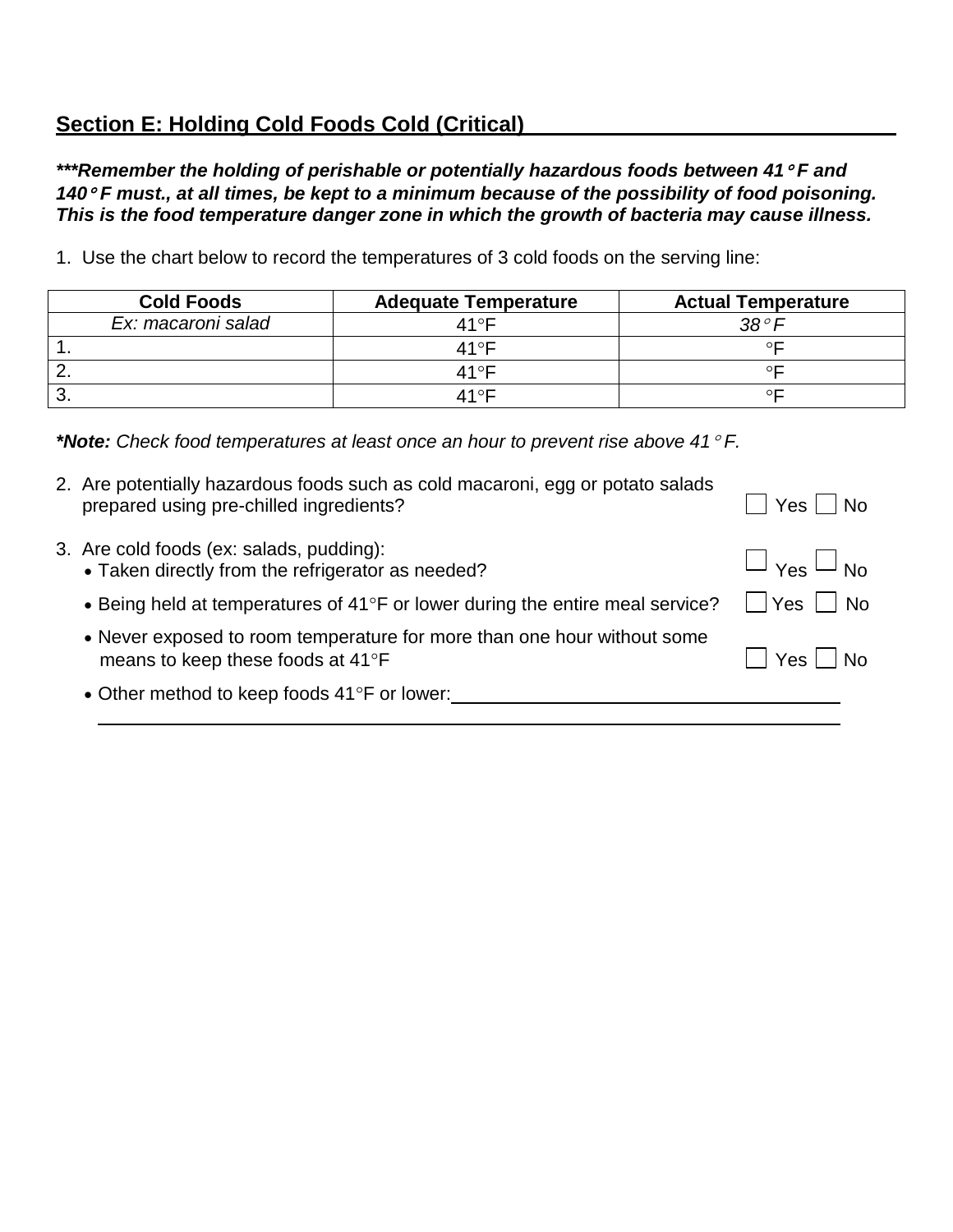### **Section F: Leftovers (Critical)**

| 1. Are all leftover foods (hot and cold) placed in the refrigerator or freezer<br>within 30 minutes after food service?                 | <b>No</b><br>Yes     |
|-----------------------------------------------------------------------------------------------------------------------------------------|----------------------|
| 2. Which methods do you use to promote the rapid cooling of hot leftover foods?                                                         |                      |
| <b>Recommended</b>                                                                                                                      |                      |
| • Placing in an ice-water bath prior to refrigeration?                                                                                  | $\Box$ Yes $\Box$ No |
| • In shallow pans, not exceeding a food fill of 4 inches in refrigerator storage?<br>*Note: Do not cover until $45^{\circ}$ F or below. | No.<br>Yes           |
| • In containers, of pieces no heavier than 5 lbs, in refrigerator storage?                                                              | No.<br>Yes           |
| <b>Not Recommended</b>                                                                                                                  |                      |
| • Cooling on the counter?                                                                                                               | $\Box$ Yes $\Box$ No |
| • Any other methods? Please describe:                                                                                                   |                      |
|                                                                                                                                         |                      |

*\*\*\*Note: When placing shallow, covered pans in the refrigerator, the pans should not be stacked on top of one another. When pans are stacked, the cold refrigerator air is not able to circulate between the pans and the food is not cooled rapidly enough. This could lead to food poisoning. Code requires food temperatures are reduced from 140 F to 70 F within 2 hours then to 41 F or lower in additional 4 hours. Total time: 6 hours.*

- 3. How many days do you keep leftover food in the refrigerator before serving again?
- 4. Are the containers or wrapping materials, which hold leftover foods labeled and dated so that the contents and storage date can be seen.  $\Box$  Yes  $\Box$  No
- 5. How many times do you serve leftover foods from the original batch of leftovers?
- 6. Use the chart below to record all leftover food items reheating temperature and reheating time:

| <b>Leftover Food</b><br><b>Item</b> | <b>Adequate Internal</b><br><b>Temperature</b> | <b>Actual Internal</b><br>Temperature | <b>Maximum</b><br><b>Reheating Time</b> | <b>Actual Reheating</b><br><b>Time</b> |
|-------------------------------------|------------------------------------------------|---------------------------------------|-----------------------------------------|----------------------------------------|
| Ex: beef stew                       | 165 $\degree$ F or $>$                         | $170^\circ$ F                         | 120 minutes                             | 70 minutes                             |
|                                     | 165 $\degree$ F or $>$                         | ∘⊏                                    | 120 minutes                             |                                        |
|                                     | 165 $\degree$ F or $>$                         | ∘⊏                                    | 120 minutes                             |                                        |
| -3.                                 | 165 $\degree$ F or $>$                         | ∘⊏                                    | 120 minutes                             |                                        |

7. Are leftover foods that have been cooked and then refrigerated, reheated in steam tables, warmers, crockpots or similar hot-holding units?  $\Box$  Yes  $\Box$  No

*\*\*Remember***:** *This equipment will not get food hot fast enough*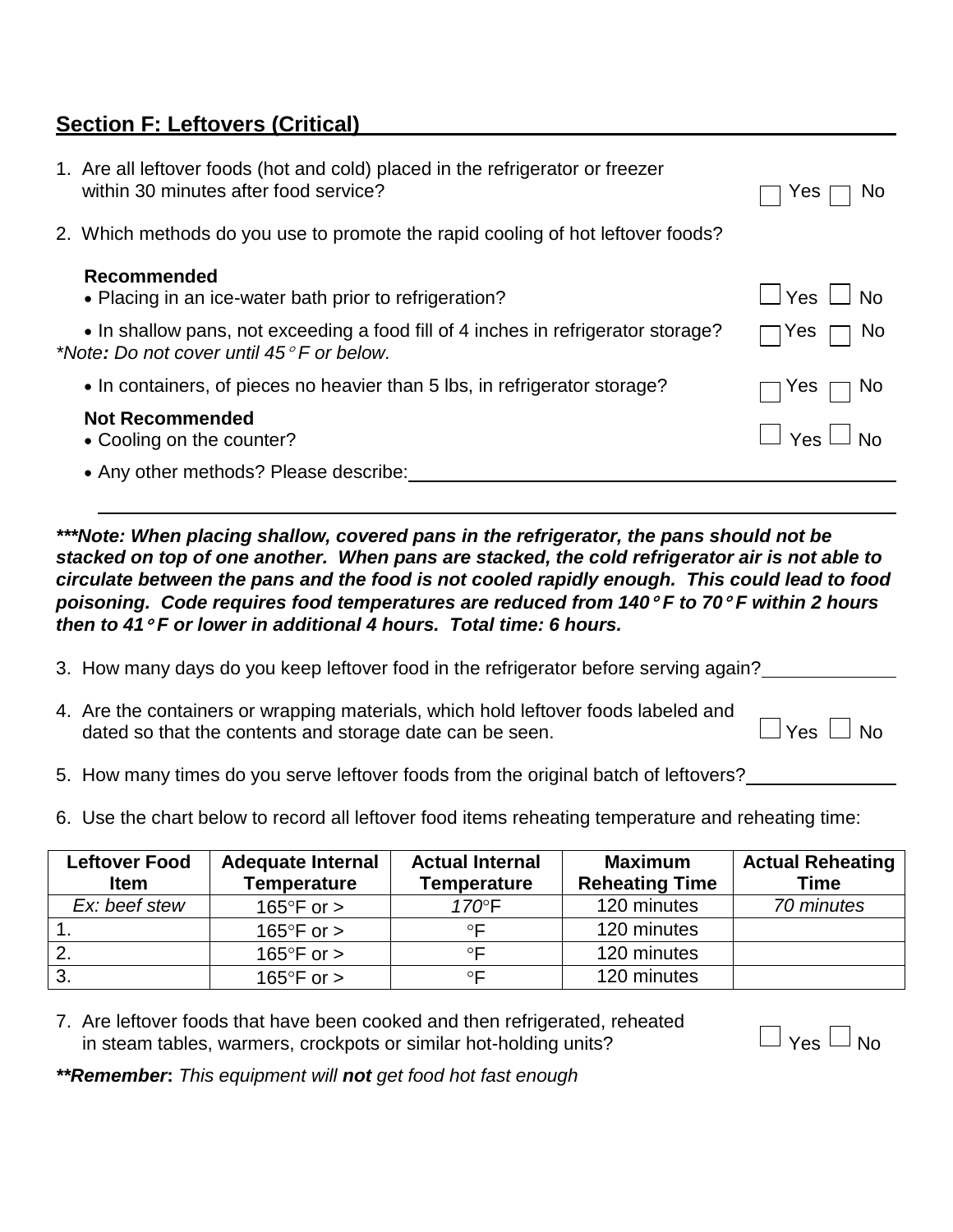#### *\*\*If your soup kitchen does not transport meals, skip section G.* **Section G: 1. Transporting Foods To Satellite Feeding Sites (Critical)**

| <u>Jection O. T. Hansporting I OOUS TO Jalenite Feeding Sites (Chilical)</u><br>1. What kind of food carriers or food carrying chests are you using?                             |                  |  |
|----------------------------------------------------------------------------------------------------------------------------------------------------------------------------------|------------------|--|
| 2. Are the lids or covers for these carriers tight fitting?                                                                                                                      | $\Box$ Yes       |  |
| 3. Are the carriers nearly full at the start of the delivery route?                                                                                                              | <b>No</b><br>Yes |  |
| 4. Generally, how long does it take to:<br>• Portion and pack one batch of food into the carrier?<br>• Pack all the food carriers before delivery?<br>• Deliver all the meals?   |                  |  |
| 5. Does the temperatures of potentially hazardous foods get taken at the time of<br>packing and/or time of delivery and recorded at both ends every time this<br>process occurs? | No<br>Yes        |  |

### **Section G: 2. Transporting Foods To Satellite Feeding Sites (Critical)**

1. Check the temperatures of hot main dishes before delivering and after transporting them. Use the following chart to record the actual internal temperature of food being cooked is held at an adequate temperature.

### *\*\*\*Important: Food temperatures can drop by as much as 30+ degrees during the*

- *portioning and packing of the foods, and*
- *while transporting foods to the satellite feeding site*

#### *Make sure the hot foods are very hot prior to packing. Hot food must be 165 F or greater when delivered. Remember, the food will cool down during transit.*

| 2. Do you use a supplemental heat source for the food in transit?<br>Check the box for the type of heat source you use?: | $\Box$ Yes $\Box$ No |
|--------------------------------------------------------------------------------------------------------------------------|----------------------|
| • Recommended: Hot wax-filled bottles or hot wax packs                                                                   | $\Box$ Yes $\Box$ No |
| • Not recommended: Hot water bottles                                                                                     | $\Box$ Yes $\Box$ No |

Another method? Please describe:

#### *\*\*Note: Because heat rises, be sure that the hot wax packs are placed at the bottom of the*  food carriers. It is useless to place these packs at the top of the carriers. They will not *keep food warm from that position.*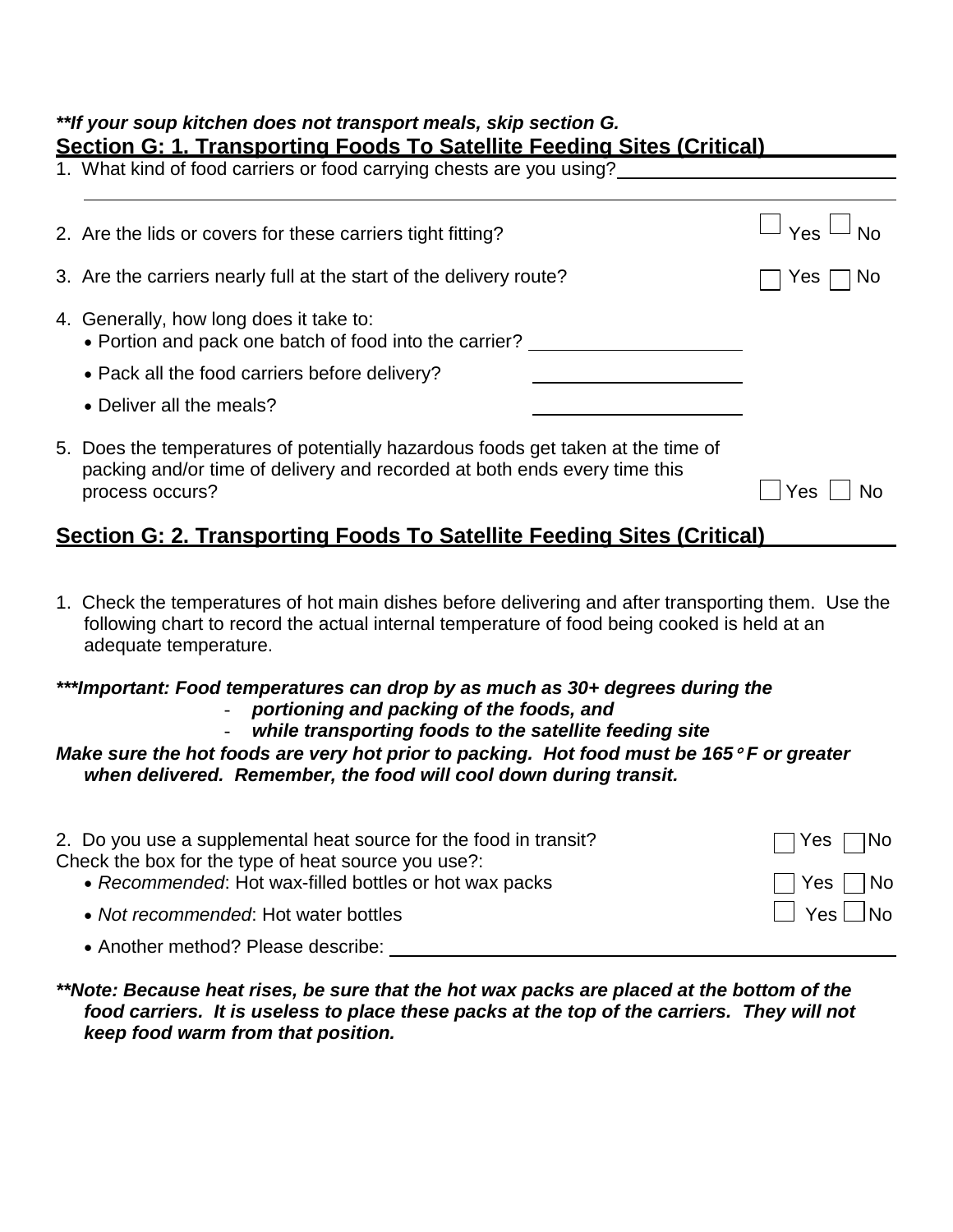### **Section G: 3. Holding Cold Foods Cold in Transit (Critical)**

| 1. Are cold foods refrigerated until packing time?                                                                                                         | INo.<br>Yes I |
|------------------------------------------------------------------------------------------------------------------------------------------------------------|---------------|
| 2. Are food carriers pre-chilled by:<br>• Holding in walk-in-refrigerator/cooler with the lid off overnight?<br>• Any other methods used? Please describe: | INo.<br>Yes   |
|                                                                                                                                                            |               |

3. Do you use a supplemental cooling source such as frozen ice packs or "blue ice" bo you use a supplemental cooling source such as hozen for packs of blue for  $\Box_{\text{Yes}}\Box_{\text{No}}$ 

*\*\*Note: Check the temperatures of cold foods before delivering and after transporting them. Make sure the cold foods are very cold prior to packing. Cold food must be 41F or cooler when delivered. Remember, the food will warm up during transit.*

*\*\*Note: Because heat rises, be sure that the ice packs are covering the cold food at the top of the carrier. The ice packs must be placed there because that is the warmest part of the food carrier.*



*Keep Ice pack on top of Cold food*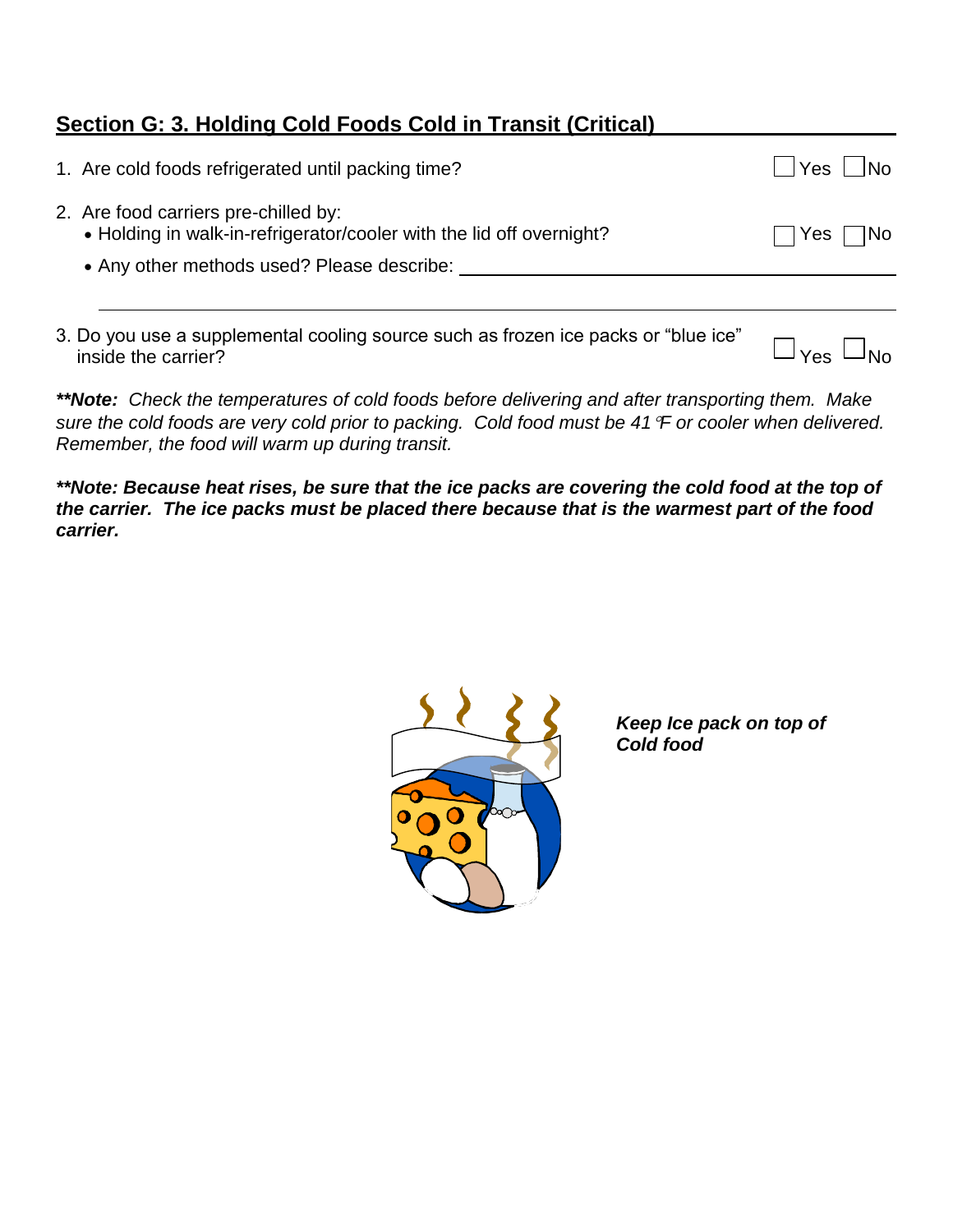## **THESE MUST BE CORRECTED**

#### **Critical Food Safety issues**

| <b>WORK PLAN</b><br><b>PROBLEM</b>                       |                                                                                                                                                                                                                                                                                      |  |
|----------------------------------------------------------|--------------------------------------------------------------------------------------------------------------------------------------------------------------------------------------------------------------------------------------------------------------------------------------|--|
| <b>Section A: Kitchen Practices</b>                      | If yes to the following, discard or reheat to 165°F:<br>- Sick worker is working<br>- Direct hand contact with ready-to-eat food observed<br>- Raw food contaminated other ready-to-eat foods<br>- Equipment/utensils are contaminated<br>Date problem resolved $ /$ $ /$ $ /$ $  -$ |  |
| <b>Section B: Refrigerator/Freezer</b><br><b>Storage</b> | Food temperature for potentially hazardous foods:<br>-if more than 41°F for more than 2 hours, discard Food Bank<br>-if more than 70°F discard food immediately<br>Who will correct the problem?                                                                                     |  |
|                                                          | Date problem resolved $  /$ $  /$ $  -$                                                                                                                                                                                                                                              |  |
| <b>Section C: Dry Storage</b>                            | If yes to any can questions in section C: Critical, dispose of<br>cans                                                                                                                                                                                                               |  |
|                                                          | Who will correct the problem?                                                                                                                                                                                                                                                        |  |
|                                                          | Date problem resolved $  /$ $  /$ $  -$                                                                                                                                                                                                                                              |  |
| <b>Section D: Food Preparation</b><br><b>And Cooking</b> | Food temperature prior to cooking:<br>-if more than 41°F, for more than 2 hours, discard food<br>- if more than 70°F, discard food immediately                                                                                                                                       |  |
|                                                          | Who will correct the problem?                                                                                                                                                                                                                                                        |  |
|                                                          | Date problem resolved $  /$ $  /$ $  -$                                                                                                                                                                                                                                              |  |
|                                                          | **Food Temperature When Cooking, continue cooking until<br>food temperature at thickest part is more than or equal to<br>temperatures on page 8.                                                                                                                                     |  |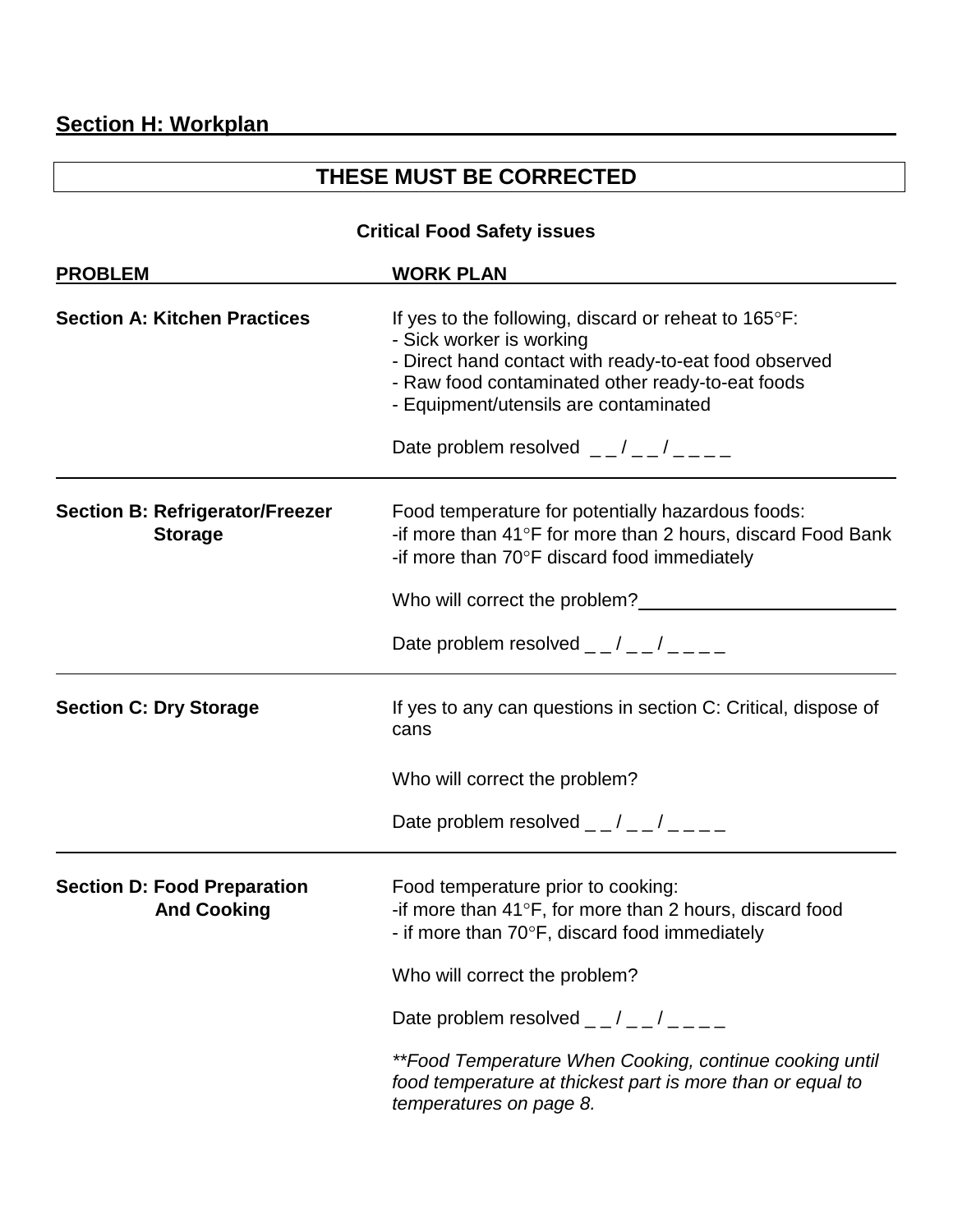| <b>Section E: Holding Foods</b>      | Hot holding food temperature:<br>- if below 140°F, for more than 2 hours, discard<br>- if below 140°F, for less than 2 hours, reheat to 165°F                                                                                                                                               |  |
|--------------------------------------|---------------------------------------------------------------------------------------------------------------------------------------------------------------------------------------------------------------------------------------------------------------------------------------------|--|
|                                      | Cold holding potentially hazardous food:<br>- if temperature is between $41^{\circ}F$ -70°F for <b>more</b> than 2 hours,<br>discard<br>- if less than 2 hours, serve or refrigerate<br>- if temperature is more than $70^{\circ}$ F, discard immediately                                   |  |
|                                      | Who will correct the problem?                                                                                                                                                                                                                                                               |  |
|                                      | Date problem resolved $  /$ $  /$ $  -$                                                                                                                                                                                                                                                     |  |
| <b>Section F: Leftovers</b>          | For cooling leftovers, Food Temperature:<br>- if temperature is 120°F-70°F for more than 2 hours, discard<br>- if temperature is $70^{\circ}F - 41^{\circ}F$ for more than 4 hours, discard<br>- if temperature is greater than 41°F after 6 hours, discard<br>Reheating, Food Temperature: |  |
|                                      | - if temperature is less than 165°F for more than 2 hours,<br>discard<br>- if less than 2 hours, continue reheating                                                                                                                                                                         |  |
|                                      | Who will correct the problem?                                                                                                                                                                                                                                                               |  |
|                                      | Date problem resolved $  /$ $  /$ $  -$                                                                                                                                                                                                                                                     |  |
| <b>Section G: Transporting Foods</b> | Hot holding potentially hazardous food in transport:<br>- if temperature is below 140°F for <b>more</b> than 2 hours,<br>discard<br>- if temperature is below $140^{\circ}$ F for less than 2 hours, reheat<br>to 165 $\degree$ F and hold at 140 $\degree$ F.                              |  |
|                                      | Cold holding potentially hazardous food in transport:<br>- if temperature is 41°F-70°F for more than 2 hours, discard<br>- if less than 2 hours, serve or refrigerate                                                                                                                       |  |
|                                      |                                                                                                                                                                                                                                                                                             |  |
|                                      | Date problem resolved $  /$ $  /$ $  -$                                                                                                                                                                                                                                                     |  |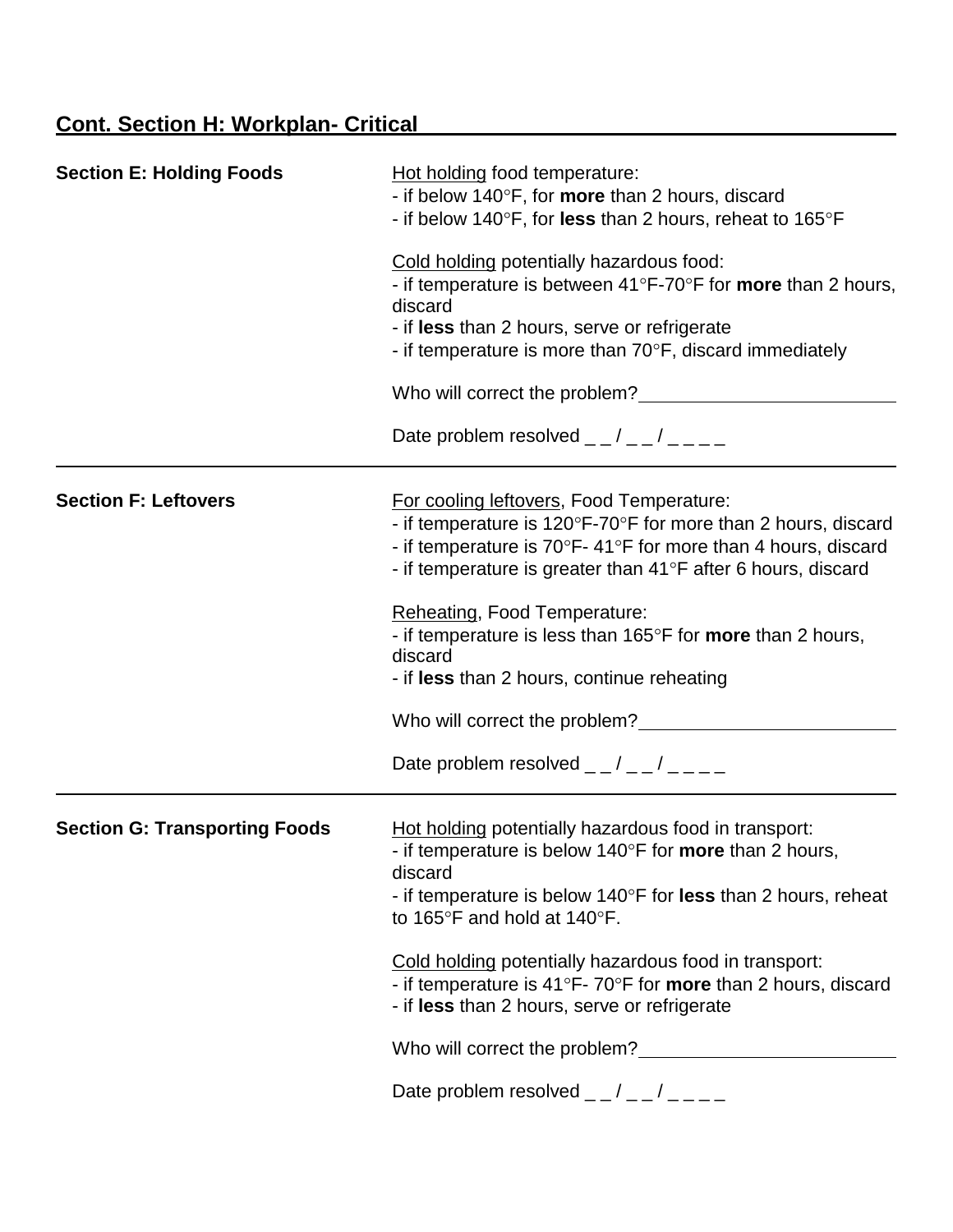#### **Section H: Workplan**

| <b>General Food Safety Issues</b>                        |                                                                                                                                                                                                                                                                    |                      |  |
|----------------------------------------------------------|--------------------------------------------------------------------------------------------------------------------------------------------------------------------------------------------------------------------------------------------------------------------|----------------------|--|
| <b>PROBLEM</b>                                           | <b>WORK PLAN</b>                                                                                                                                                                                                                                                   |                      |  |
| <b>Section A: Kitchen Practices</b>                      | Can the problem be corrected?<br>If no, why not? $\frac{1}{2}$ is the set of the set of the set of the set of the set of the set of the set of the set of the set of the set of the set of the set of the set of the set of the set of the set of the set of the s | No<br>Yes $\Gamma$   |  |
|                                                          |                                                                                                                                                                                                                                                                    |                      |  |
| <b>Section B: Refrigerator/Freezer</b><br><b>Storage</b> | Can the problem be corrected?                                                                                                                                                                                                                                      | $\Box$ Yes $\Box$ No |  |
|                                                          |                                                                                                                                                                                                                                                                    |                      |  |
| <b>Section C: Dry Storage</b>                            | Can the problem be corrected?<br>If no, why not? $\blacksquare$                                                                                                                                                                                                    | $\Box$ Yes $\Box$ No |  |
|                                                          |                                                                                                                                                                                                                                                                    |                      |  |
| <b>Section D: Food Preparation</b><br><b>And Cooking</b> | Can the problem be corrected?<br>If no, why not? $\blacksquare$                                                                                                                                                                                                    | Yes I<br>l No        |  |
|                                                          |                                                                                                                                                                                                                                                                    |                      |  |

You Are Finished!